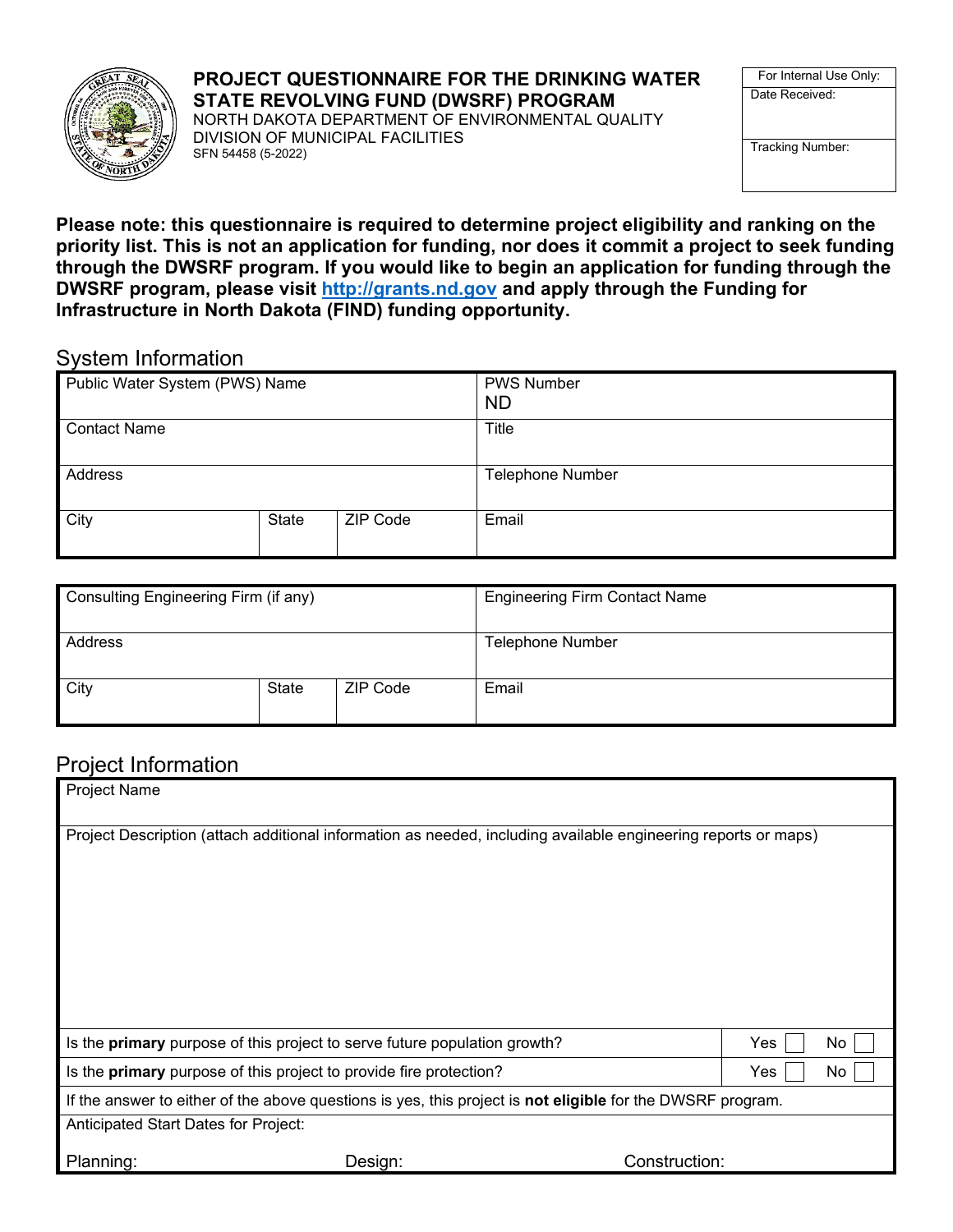### Water Quality

|    | For any "yes" responses in this section, detailed information concerning water quality problems over the past<br>4 years and how the project will solve the problems must be provided in an attachment.              |                   |  |  |
|----|----------------------------------------------------------------------------------------------------------------------------------------------------------------------------------------------------------------------|-------------------|--|--|
|    | Is one of the purposes of your project to correct:                                                                                                                                                                   |                   |  |  |
|    | A. A documented waterborne disease outbreak experienced within the last 2 years?                                                                                                                                     | Yes<br>No.        |  |  |
|    | B. A violation of a primary drinking water standard within the last 4 years?                                                                                                                                         | No.<br><b>Yes</b> |  |  |
|    | C. A health advisory level exceedance for a contaminant?                                                                                                                                                             | No<br><b>Yes</b>  |  |  |
|    | D. An exceedance of a secondary drinking water standard or general water quality problems<br>(such as high total dissolved solids (TDS), total hardness (TH), iron, manganese, sodium,<br>or sulfate)?               | Yes<br>No.        |  |  |
| E. | An emerging contaminant from EPA's Contaminant Candidate List (CCL) 1 through 5 that<br>has not been regulated as a primary drinking water standards and does not have a health<br>advisory level?                   | <b>Yes</b><br>No. |  |  |
|    | Emerging contaminant(s):                                                                                                                                                                                             |                   |  |  |
| F. | The presence of a regulated contaminant that has not exceeded a primary drinking water<br>standard?                                                                                                                  | <b>Yes</b><br>No. |  |  |
| G. | The presence of a regulated contaminant that has not exceeded a secondary drinking<br>water standard?                                                                                                                | No<br>Yes         |  |  |
| Η. | If you answered yes to any of the questions A through G, is one of the purposes of your project to correct ongoing<br>and unresolved water quality problems experienced by:                                          |                   |  |  |
|    | 1. Your system only?                                                                                                                                                                                                 | Yes<br>No.        |  |  |
|    | Individual households or businesses (i.e., non-PWSs) that are within your service<br>2.<br>area (and presently using their own water supplies) through consolidation with or<br>regionalized service by your system? | Yes<br>No         |  |  |
|    | Other public water systems (PWSs) through consolidation with or regionalized service<br>3 <sub>1</sub><br>by your system?                                                                                            | Yes<br>No.        |  |  |

# **Water Quantity**

**For any "yes" responses in this section, detailed information concerning the water quantity problems and how the project will solve the problems must be provided in an attachment. Information must include an estimate of the maximum water (in gallons per day) presently available to residential users served by your system or frequency of shortages.**

| Is one of the purposes of your project to correct:                                                                                                      |                                                                                                                                                                                                                |     |     |  |
|---------------------------------------------------------------------------------------------------------------------------------------------------------|----------------------------------------------------------------------------------------------------------------------------------------------------------------------------------------------------------------|-----|-----|--|
| future?                                                                                                                                                 | A. A water supply problem involving the loss or imminent loss of a water supply in the near                                                                                                                    | Yes | NO. |  |
|                                                                                                                                                         | B. If you answered yes to question A, what is the maximum water capacity of your source or<br>water treatment plant in gallons per day?                                                                        |     | gpd |  |
| C. If you answered yes to question, is one of the purposes of your project to correct ongoing and unresolved water<br>quantity problems experienced by: |                                                                                                                                                                                                                |     |     |  |
|                                                                                                                                                         | Your system only?                                                                                                                                                                                              | Yes | No  |  |
| 2 <sup>1</sup>                                                                                                                                          | Individual households or businesses (i.e., non-PWSs) that are within your service<br>area (and presently using their own water supplies) through consolidation with or<br>regionalized service by your system? | Yes | NO  |  |
| 3.                                                                                                                                                      | Other public water systems (PWSs) through consolidation with or regionalized service<br>by your system?                                                                                                        | Yes | NC  |  |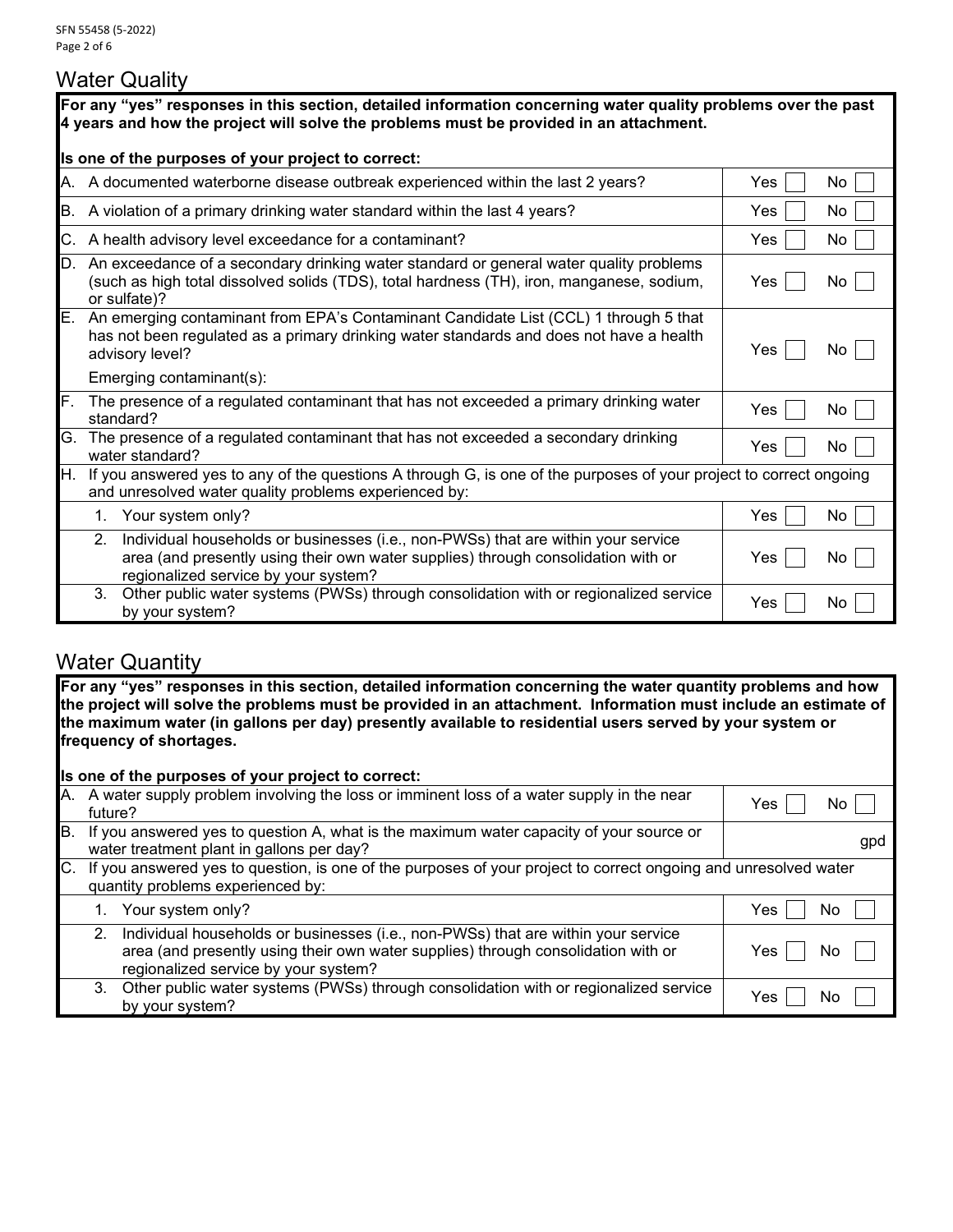# Infrastructure Adequacy

|    |           | From the list below, indicate which infrastructure problems, if any, that your project is intended to correct<br>(applies to your system only). A complete description of each problem, along with an explanation of how the<br>project will solve the problem, must be attached. |     |    |
|----|-----------|-----------------------------------------------------------------------------------------------------------------------------------------------------------------------------------------------------------------------------------------------------------------------------------|-----|----|
|    | A. Source |                                                                                                                                                                                                                                                                                   |     |    |
|    | 1.        | Correction of well construction or operating deficiencies                                                                                                                                                                                                                         | Yes | No |
|    | 2.        | Correction of specific design or operating deficiencies associated with surface water<br>intake facilities                                                                                                                                                                        | Yes | No |
|    | 3.        | Provision of a second well where only one functional well exists for systems relying<br>solely on their own groundwater supplies                                                                                                                                                  | Yes | No |
|    | 4.        | Replacement of inoperative, obsolete, or inadequate instrumentation or controls.                                                                                                                                                                                                  | Yes | No |
| Β. |           | Treatment                                                                                                                                                                                                                                                                         |     |    |
|    | 1.        | Correction of general disinfection treatment deficiencies- excludes improvements<br>necessary to directly comply with the Surface Water Treatment Rules or the<br><b>Groundwater Rule</b>                                                                                         | Yes | No |
|    | 2.        | Water treatment plant operating at or above design capacity                                                                                                                                                                                                                       | Yes | No |
|    | 3.        | Water treatment plant operating at or beyond useful or design life                                                                                                                                                                                                                | Yes | No |
|    | 4.        | Correction of specific design or operating deficiencies associate with water treatment<br>plant unit processes (excludes disinfection treatment)                                                                                                                                  | Yes | No |
|    | 5.        | Correction of specific design or operating deficiencies associated with chemical feed<br>installations (excludes disinfection)                                                                                                                                                    | Yes | No |
|    |           | 6. Replacement of inoperative, obsolete, or inadequate instrumentation or controls                                                                                                                                                                                                | Yes | No |
| С. |           | Storage                                                                                                                                                                                                                                                                           |     |    |
|    | 1.        | Replacement of deteriorated finished water storage structures                                                                                                                                                                                                                     | Yes | No |
|    | 2.        | Correction of specific design or operating deficiencies associated with finished water<br>storage facilities                                                                                                                                                                      | Yes | No |
|    | 3.        | Replacement of inoperative, obsolete, or inadequate instrumentation or controls                                                                                                                                                                                                   | Yes | No |
|    |           | D. Distribution                                                                                                                                                                                                                                                                   |     |    |
|    | 1.        | Correction of distribution system pressure problems (dynamic pressure <20 psi)                                                                                                                                                                                                    | Yes | No |
|    | 2.        | Replacement of deteriorated water mains and distribution system appurtenances,<br>including water meters                                                                                                                                                                          | Yes | No |
|    |           | 3. Replacement of distribution system lead piping/materials                                                                                                                                                                                                                       | Yes | No |
|    |           | Estimated full lead service line replacements                                                                                                                                                                                                                                     |     |    |
|    |           | Estimated lead service line replacements that complete a previous partial replacement                                                                                                                                                                                             |     |    |
|    | 4.        | Correction of specific design or operating deficiencies associated with raw or finished<br>water pumping facilities                                                                                                                                                               | Yes | No |
|    | 5.        | Correction of specific design or operating deficiencies associated with raw or finished<br>water distribution system piping and appurtenances.                                                                                                                                    | Yes | No |
|    | 6.        | Replacement of inoperative, obsolete, or inadequate instrumentation or controls                                                                                                                                                                                                   | Yes | No |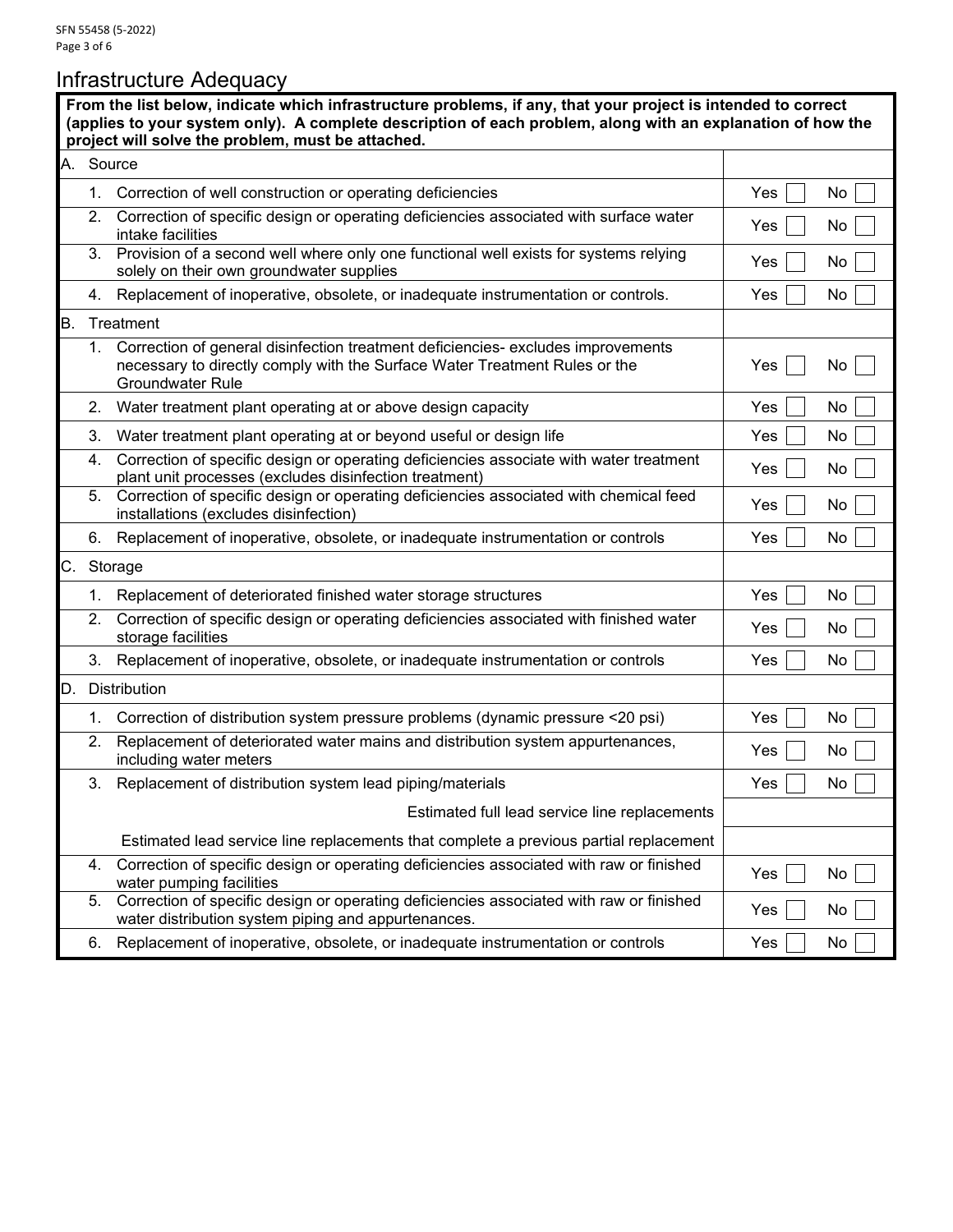#### **Miscellaneous**

|    | From the list below, indicate which miscellaneous problems, if any, that your project is intended to correct<br>(applies to your system only). A complete description of each problem, along with an explanation of how the<br>project will solve the problem, must be attached. |                |  |  |  |
|----|----------------------------------------------------------------------------------------------------------------------------------------------------------------------------------------------------------------------------------------------------------------------------------|----------------|--|--|--|
|    | A. Operator safety - is one of the purposes of your project to correct a safety hazard for your<br>water system operators? If yes, a detailed description of the safety hazards to be<br>corrected must be attached.                                                             | No II<br>Yes I |  |  |  |
| В. | Infrastructure security - is one of the purposes of your project to provide security<br>measures to protect infrastructure from vandalism, cybersecurity vulnerabilities, power<br>interruptions, purposeful contamination, or extreme weather events?                           | Yes I<br>No I  |  |  |  |

## Affordability and Project Financial Considerations

**EPA's EJScreen will be used to determine demographic information for the project. City-level data will be used for municipal systems and county-level data will be used for regional and rural water systems. If the project is in a smaller census area and you would like that area to be considered instead, please go to [https://ejscreen.epa.gov/mapper/,](https://ejscreen.epa.gov/mapper/) create a report of the project area, and attach to this questionnaire.**

| <b>ALL SYSTEMS</b>                                                                                                                                                                                                                                                                                                                                                                 |                   |  |  |  |
|------------------------------------------------------------------------------------------------------------------------------------------------------------------------------------------------------------------------------------------------------------------------------------------------------------------------------------------------------------------------------------|-------------------|--|--|--|
| What is the estimated cost of your project (including planning, design, construction, and land<br>costs)                                                                                                                                                                                                                                                                           | \$                |  |  |  |
| What portion of the total project cost is DWSRF-eligible?                                                                                                                                                                                                                                                                                                                          | \$                |  |  |  |
| What portion of the total project cost is related to emerging contaminants?                                                                                                                                                                                                                                                                                                        | \$                |  |  |  |
| What portion of the total project cost is related to lead service line inventories and/or<br>replacement?                                                                                                                                                                                                                                                                          | \$                |  |  |  |
| <b>MUNICIPAL SYSTEMS ONLY</b>                                                                                                                                                                                                                                                                                                                                                      |                   |  |  |  |
| А.<br>What is the total population presently served by your system, including the population of<br>bulk users served by master meter?                                                                                                                                                                                                                                              |                   |  |  |  |
| Following project completion, what total population will your system serve, including the<br><b>B.</b><br>population of bulk users served by master meter?                                                                                                                                                                                                                         |                   |  |  |  |
| $C_{\cdot}$<br>How many total service connections does your system presently have? Following project<br>completion, how many total service connections will your system have? Consider users<br>within your municipality such as individually metered residences, schools, businesses,<br>campgrounds, and rest areas as one service connection. Include the number of residential | Present:          |  |  |  |
| service connections within bulk users served by master meter such as trailer courts and<br>subdivisions. Do NOT include users and associated service connections that you supply<br>water to OUTSIDE of your municipality (if any).                                                                                                                                                | Post-project:     |  |  |  |
| D.<br>What is the number of service connections that will be responsible for paying for the<br>project?                                                                                                                                                                                                                                                                            |                   |  |  |  |
| Е.<br>For a typical single residential user, what is your present average annual charge for water<br>service based on a water usage of 5,000 gallons per month? Include, if applicable, costs<br>recovered through special assessments.                                                                                                                                            | \$<br><b>YEAR</b> |  |  |  |
| F.<br>As a result of the project, what is your expected average annual charge for water service<br>for a typical single residential user based on a water usage of 5,000 gallons per month?<br>Include, if applicable, costs to be recovered through special assessments.                                                                                                          | \$<br><b>NEAR</b> |  |  |  |
| <b>REGIONAL AND RURAL WATER SYSTEMS ONLY</b>                                                                                                                                                                                                                                                                                                                                       |                   |  |  |  |
| Provide the information requested in Attachment 1.                                                                                                                                                                                                                                                                                                                                 |                   |  |  |  |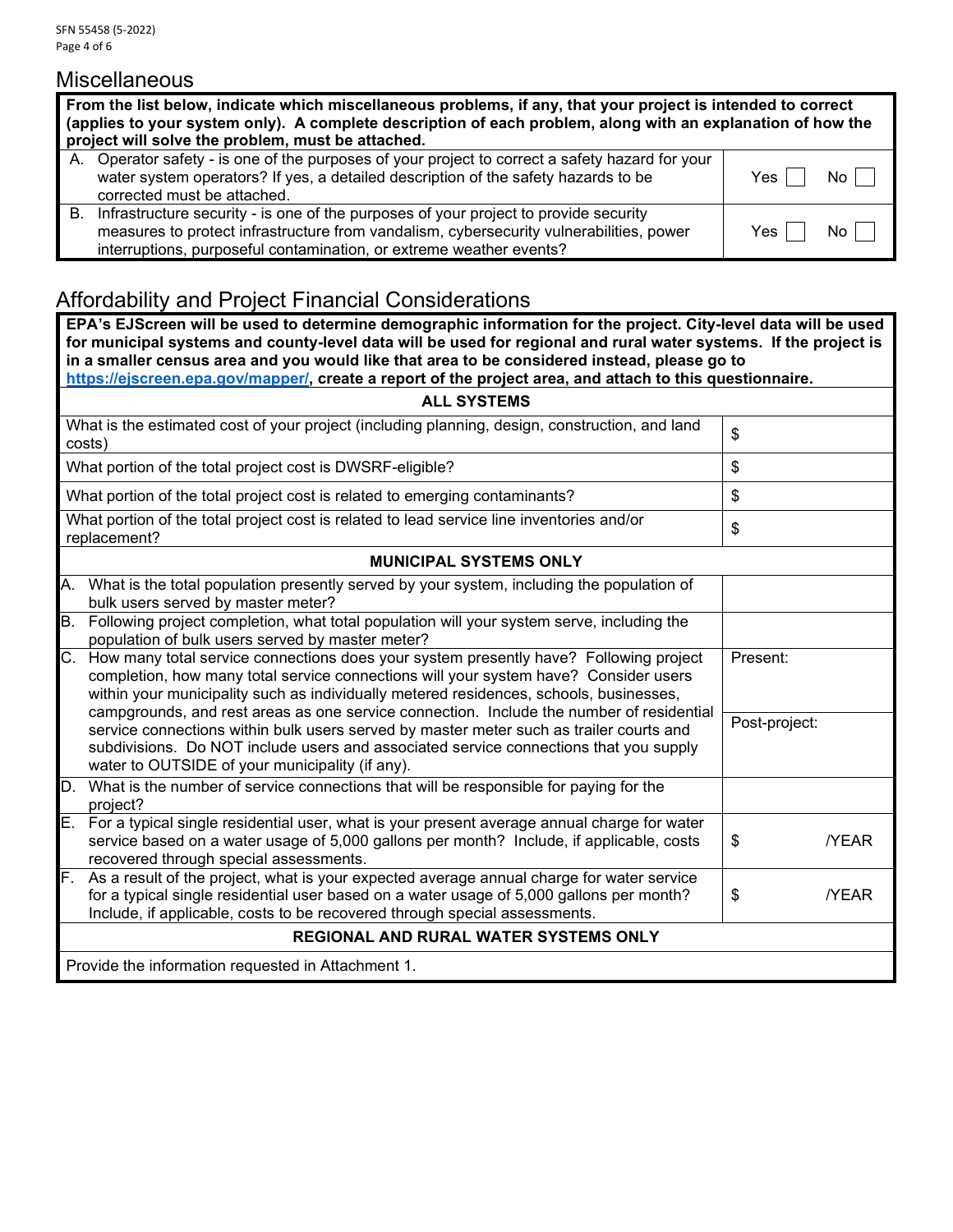# Refinance of Existing Debt

| Does this project involve the refinance of existing debt on a past infrastructure project?<br>Yes |  |  |  |  | No |
|---------------------------------------------------------------------------------------------------|--|--|--|--|----|
| If yes, please fill out the following information:                                                |  |  |  |  |    |
| Lender<br>Remaining loan balance<br>Remaining loan term in years<br>Interest rate                 |  |  |  |  |    |
|                                                                                                   |  |  |  |  |    |
| Original construction date                                                                        |  |  |  |  |    |
|                                                                                                   |  |  |  |  |    |

### Statement of Certification

| I certify that the above information, to the best of my knowledge, is true and accurate. |                   |  |  |  |
|------------------------------------------------------------------------------------------|-------------------|--|--|--|
| Signature:                                                                               | Date:             |  |  |  |
|                                                                                          |                   |  |  |  |
| Name (print):                                                                            | Telephone number: |  |  |  |
|                                                                                          |                   |  |  |  |
| Title:                                                                                   |                   |  |  |  |
|                                                                                          |                   |  |  |  |

Please direct this questionnaire to **[ndsrf@nd.gov](mailto:ndsrf@nd.gov)** or:

DWSRF Program 4201 Normandy Street Bismarck, ND 58503-1324

The DWSRF Program can be reached at 701-328-5211